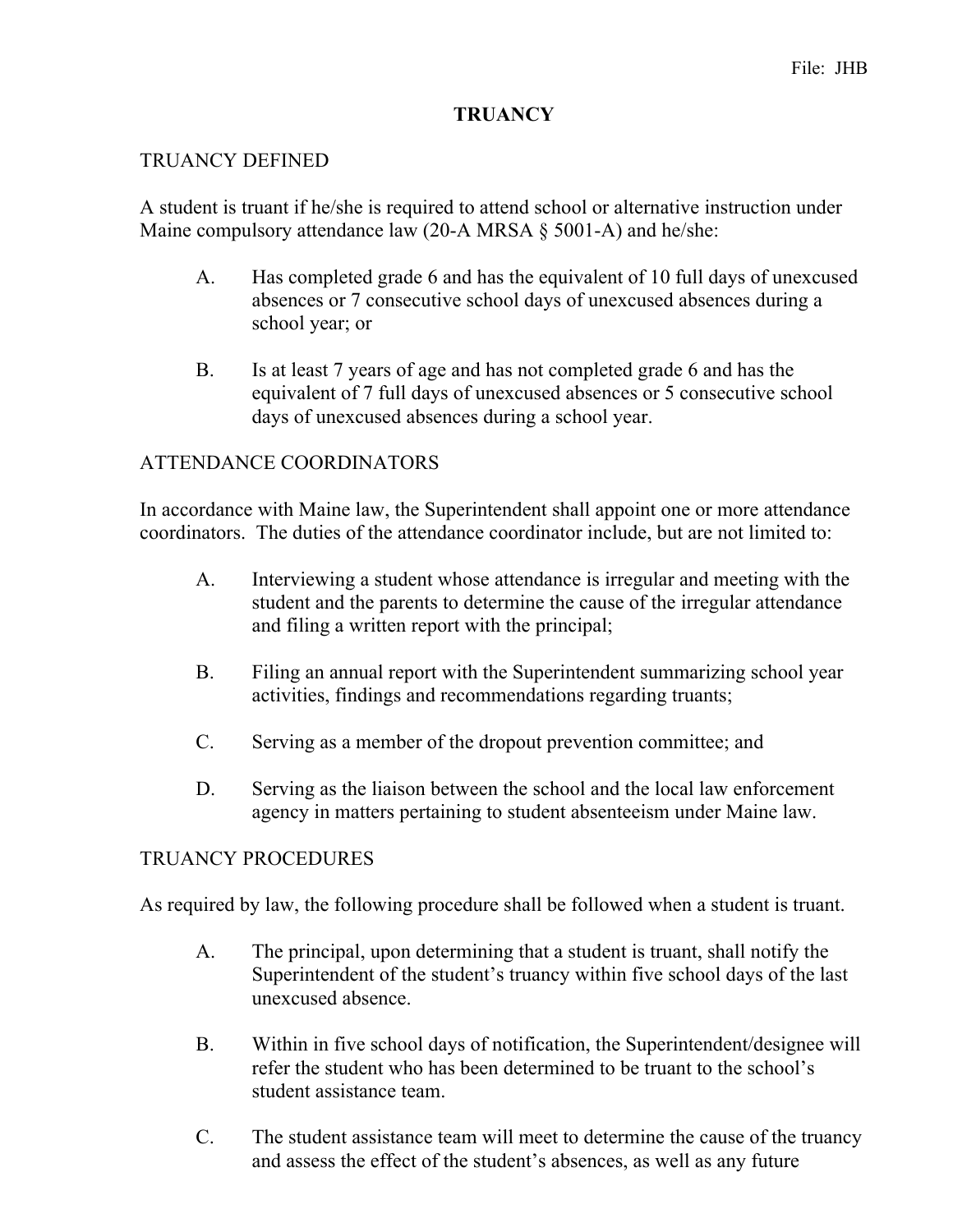absences for the student. If it is determined that a negative effect exists, the student assistance team shall develop an intervention plan to address the student's absences and the negative effect of these absences.

An intervention plan may include, but is not limited to:

- 1. Frequent communication between the teacher and the family;
- 2. Changes in the learning environment;
- 3. Mentoring;
- 4. Student counseling;
- 5. Tutoring, including peer tutoring;
- 6. Placement into different classes;
- 7. Evaluation for alternative education programs;
- 8. Attendance contracts;
- 9. Referral to other agencies for family services; and
- 10. Other interventions including but not limited to referral to the school attendance coordinator, student assistance team, or dropout prevention committee.

Failure of the student or the student's parent(s) to appear at scheduled meetings does not preclude school administrators from implementing a plan to address a student's truancy.

- D. The student and his/her parents/guardians shall be invited to attend any meetings scheduled to discuss the student's truancy and the intervention plan.
- E. If the Superintendent/designee is unable to correct the student's truancy, the Superintendent/designee shall serve or cause to be served upon the parent(s) in-hand or by registered mail a written notice that the student's attendance is required by law. The notice shall:
	- 1. State that the student is required to attend school pursuant to 20-A MRSA §5001-A (the compulsory attendance law);
	- 2. Explain the parent's right to inspect the student's attendance records, attendance coordinator's reports, and principal's reports;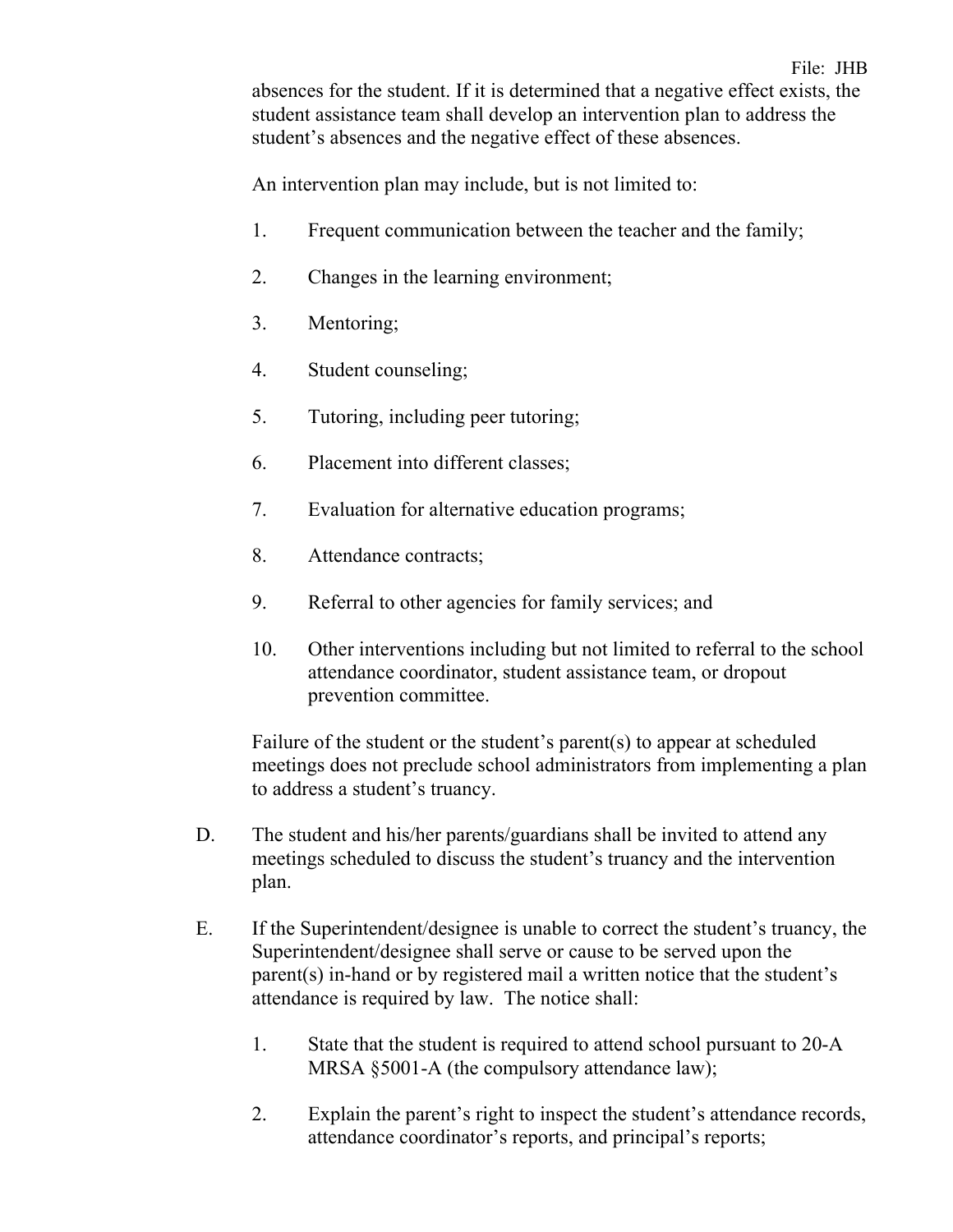- 3. Explain that the failure to send the student to school and maintain the student in regular attendance is a civil violation in accordance with 20-A MRSA § 5053-A and will jeopardize the student's status in the grade he/she is in;
- 4. State that the Superintendent/designee may notify local law enforcement authorities of a violation of 20-A MRSA § 5053-A and the Department of Health and Human Services (DHHS) of a violation under and 20-A MRSA  $\S$  5051-A(1)(C); and
- 5. Outline the plan developed to address the student's truancy and the steps that have been taken to implement that plan.
- F. Prior to notifying local law enforcement authorities, the Superintendent/ designee shall schedule at least one meeting of the student assistance team as required by law and paragraph B, of this section, of this policy and may invite a local prosecutor.
- G. If after three school days after the service of the notice described in paragraph E of this policy the student remains truant and the parent(s) and student refuse to attend the meeting referred to in paragraph F, the Superintendent/designee shall report the facts of the unlawful absence to local law enforcement authorities. Local law enforcement may proceed with enforcement action against the parent unless the student is at once placed in an appropriate school or otherwise meets the requirements of the compulsory attendance law.
- H. When a student is determined to be truant and in violation of the compulsory attendance law, and the student assistance team has made a good faith attempt to meet the requirements, the superintendent shall notify the board of directors of the student's truancy.

# ANNUAL REPORT TO COMMISSIONER

The Superintendent shall submit an annual report regarding truancy to the Commissioner by October 1. The report must identify the number of truants in the school administrative unit in the preceding school year; describe the school unit's efforts to deal with truancy; account for actions brought to enforce the truancy law; and include any other information on truancy requested by the Commissioner.

| Legal Reference: | 20-A MRSA §§ 5001-A; 5051-A-5054-A<br>22 MRSA § 4002                                                                              |
|------------------|-----------------------------------------------------------------------------------------------------------------------------------|
| Cross Reference: | JEA – Compulsory Attendance<br>JFC – Dropout Prevention—Student Withdrawal from School<br>JLF – Reporting Child Abuse and Neglect |